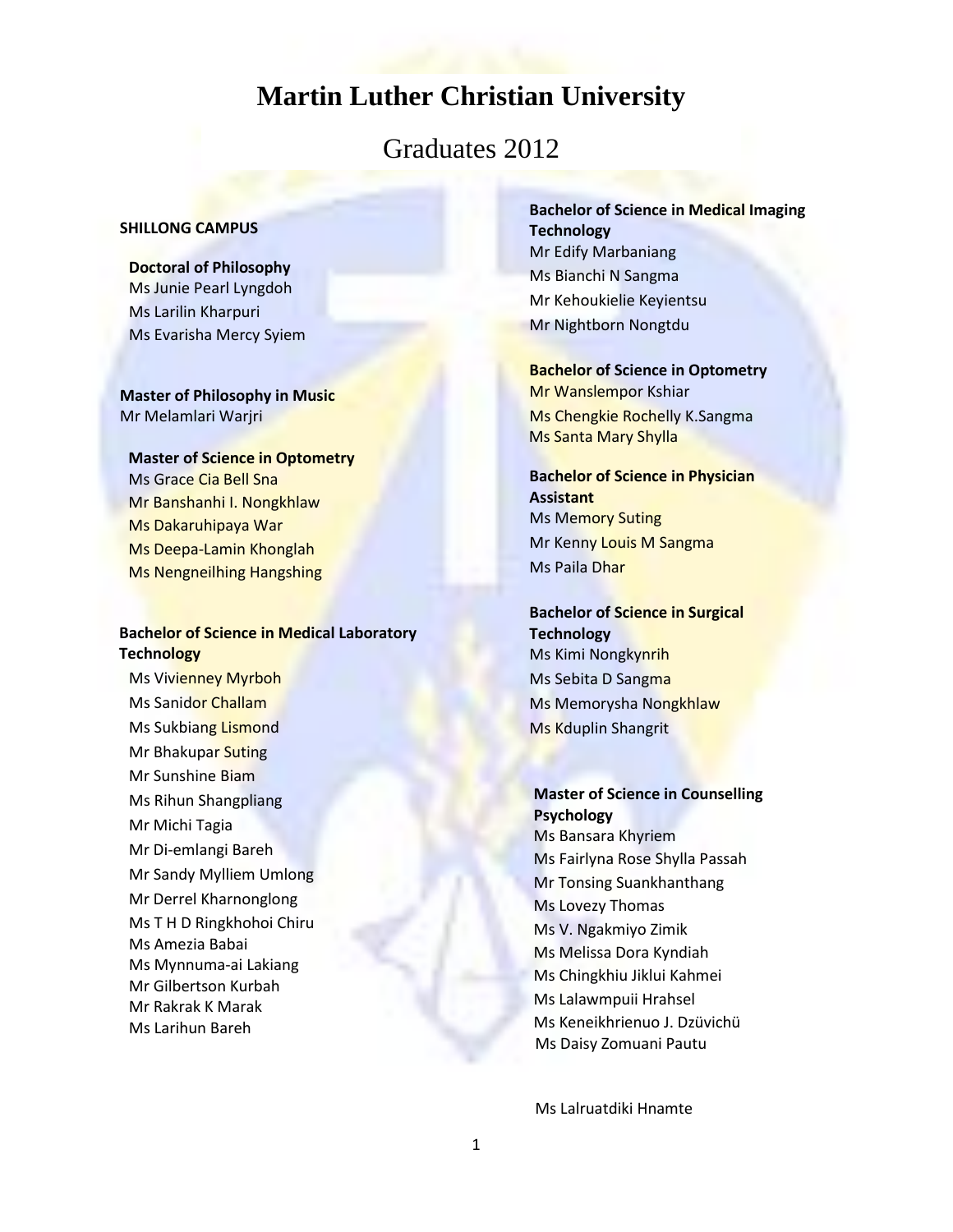Mr Rodri Nethaneal Nongrum Blah Ms Phidalyn Nongbri Ms Neeta Sweety Ms Ornella Brenda Kharlyngdoh Ms Alva Rica Kharbangar Ms Candy Langstieh Ms Melarida Wahlang Ms Dyamelya Marak Ms Dagrik Gara

#### **Master of Arts in Music**

Mr Brian Eric A Sangma Ms Certify Lyngdoh Nonglait Mr Frederick Pohrmen Mr Overland Wanniang Ms Jenneth Larisa Mawlong Mr Lenar Phawa Ms Daiamond Marwein Ms Sarolyne Majaw Mr Thymmaiborlang Nongrem Mr Welljune Roy Nongsiej

#### **Master of Computer Applications**

Mr Macsifield Dohtdong Ms Arifa Passah Ms Arnisha M Umlong Ms Fairlynda Syiem Ms Mardaka G. Shullai Mr Banpynsuklang Mylliem Pdah Mr Fettleman Rn Dohling Mr Pynwanborlang L. Nongum Mr Banskhembha Lyndem Ms Barihun Kharlyndoh Ms Rosedalyne Sumer Ms Merrygold Nongsiej Mr Danny Alabestar Kharmawlong Mr Donbok Sympli Mr Lamphrang Rympei

**Bachelor of Computer Applications** Mr Perfectstar Lyngdoh

Mr Lumjaitlang Mawa Mr Jesson Daniel Thangkhiew Mr Badonboklang L. Mawlong Ms Ristisha Kharmawphlang Ms Deisamaphi Jala Mr Shon Shon Green Kharjana Mr Iateilang Ryngksai Mr Mark C. Marbaniang Ms Phidamon Dkhar Ms Ailajoplin Lyngdoh Rngaid Ms Balarikynti Mukhim Ms Octomerrylin Marwein Ms Kanchan Tamang Ms Khushboo Gurung Ms Bichitra Syiemlieh Ms Emidaka L Lonely Passah Mr Melvin Osmond Nongkynrih Mr Kerry Nathaniel Sun Mr Tyningstar Kharsyntiew Ms Emidaka Susngi Mr Teiboklang Marbaniang Ms Priscilia Lyngdoh Mawphlang

#### **Master of Business Administration**

Mr Janang R. Sangma Mr Donald Nongbet Ms Lidra Marbaniang Ms Felicia Garnet Dkhar Ms Banisha Lyngdoh Nonglait Mr Jwngsart Basumatari Mr Knarly L. Nonglait Mr Habanjop Wahlang

#### **Bachelor of Business Administration**

Ms Carol L Basaiawmoit Mr Prosperous Nongsiej Ms Percyline L Gashnga Ms Syrpailin Myrthong Ms Joyfully Sohthiang

Ms Cathy Marwein Mr Sanjay War Ms Almeris Kharmusulman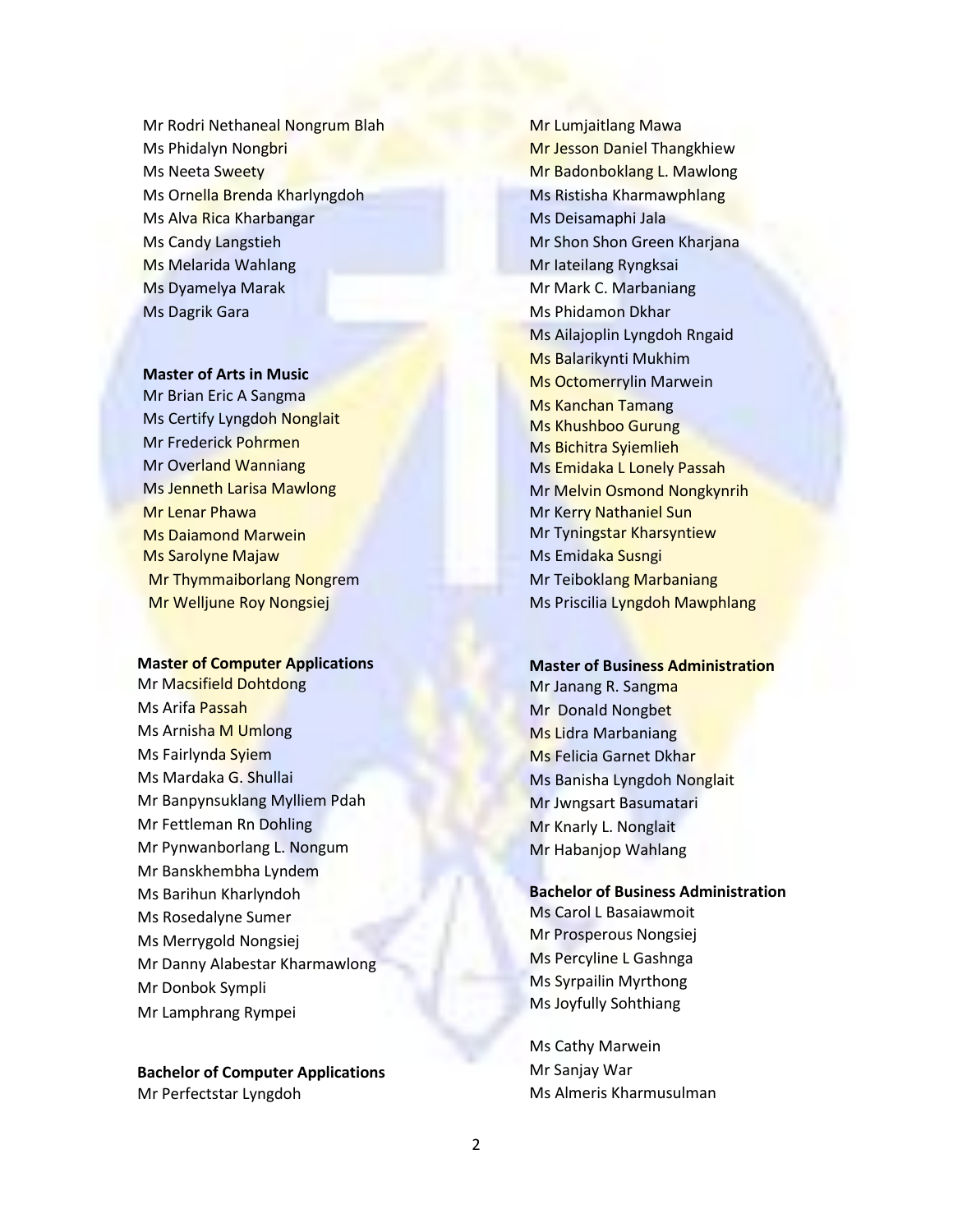Mr Toteinam L Marshillong Mr Bisharlang Nongrum Mr Reggie N Nongrum Mr Priyash Rai Mr Damekit Pynkhlong Mr Kaplian Thang Mr Robert Khuplunmang Manlun Ms Bashisha Kurbah Mr Grahambell Suchiang Mr P Samuel Kham Khan Hau Ms Pinky Chiinngainem Mr P Zamminlun Zou Ms Allen Rollend

#### **Master of Tourism Administration**

Mr. Cino Britho Ch Momin Ms. Arensenla Lemtur Ms. Cicilia Pathaw Ms. Fedelia Diengdoh Ms. Du-I-Sniaw Laloo Ms. Phidari Kharlukhi Ms. Durka Kyndiah Mr. Lalfela Betu Mr. Hanniel Rapshan Kharmawphlang Ms. Michellyne M Kharkongor Ms. Anju Hazarika Mr. Kitborlang Syiem Ms. Sampaka Laloo Ms. Dakani Wan Iacais

#### **Master of Social Work**

Ms P. S. Sona Mr Th. Gou lian Mang Simte Mr Prabhakara Sangma Mr Sanlang Watki Passah Ms Carisme Laloo Ms Bethsheba Bareh Ms Iohun Dhar Ms Temsujungla Mr Imli Wabang Ms Dayofica Kharkongor

Ms Kynthupsyon Nongkling Ms Bethleen Pale Mr Marbiangki Nikhla Mr Aiborlang Lyngkhoi Ms Tanweera M. Sangma Ms Costarica Kharmalki Mr Bendangwapang Imchen Ms Baleisha Thangkhiew Mr Riskhem Pyngrope Mr G. Thongan Ms N. C. Elisia Ms Marine Gail R. Diengdoh Ms Jeszynta Dkhar Ms Anjana Iswary Ms Chakme G. Momin Ms Shalene P. Nongkynrih Mr Robert Benjamin Dhar Ms Rilutmon Syad Ms Jyotsna Basumatary Ms Kadeikeimi Lazon Thangal Mr Nzwakheing Iheilung Ms Ranjita Buzar Baruah Ms Valareen Mukhim Ms Quentine Rymbai Ms Nijory Narzary Mr Prijoy Iswary Ms Jessica Zhimomi Mr Phiralang R Marak Rev. Lalit Mohan Ramajan Ms Daphihi Passah Mr Dymsal G. Momin Ms Twinnity Nongtdu Ms Laribhalang Kurbah Ms Rwisumwi Iswary Ms Emelly Miranda Ranee Mr Emedeipor Warjri Mr. Karry Mayqueen

#### **Bachelor of Social Work**

Ms Joy Mercia Muksor Ms Aurelia Dobre Lyngdoh Mr Donborlang Moore Kharbhih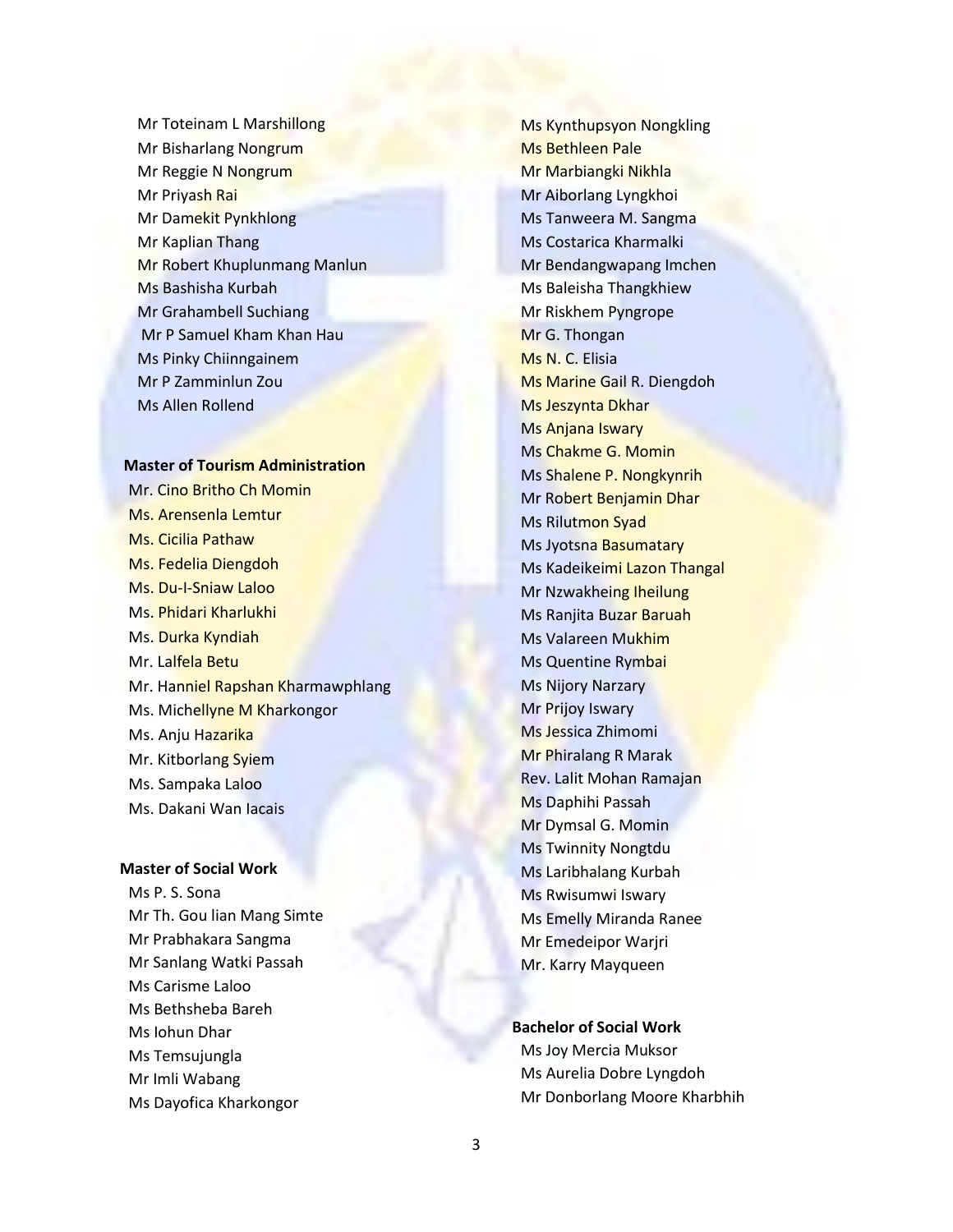Ms Philarikynti Pde Ms Eugeanica Pde Ms Marty Jyrwa Mr Commonwell Sohthiang Ms Larisuk Khyriemmujat Ms Puhasa Pde Ms Lyntihun Sympli Ms Kelbamery Nongrum Ms Lahunlang Rapsang Ms Deidi Banmer Nongrum Mr Byron Mandy Lamare Ms Lasudaki Kyndiah Ms Hima Bi-am Ms Sanimika Khyriem Ms Sylvia Shadap Massar Mr Malsawmthang Ralsun Ms Sweetyness Nongrum Mr Ashim Nicholas Kawah Mr Anesimus Narzary Mr Handame Challam Mr Pito Samuel Sumi Mr Ngamrei Jajo Ms Tenzin Pelyoun Ms Pasqualina Lamare

#### **Post Graduate Diploma in Peace Studies**

Mr Teiborlang Khongjee Rev. Phungreingam Awungshi \*

#### **TURA CAMPUS**

#### **Bachelor of Computer Applications**

Mr Pansrang R. Marak Mr Tapseng N. Sangma Mr Bakansa Tuanseng Marak

#### **Bachelor of Business Administration**

Mr Austine Challibont B. Marak Mr Aldrine Sengsrang Ch. Marak **Master of Social Work** Mr Henry Giffard B. Marak Ms Semy Galjey N. Arengh Mr Shanti Rakrak N. Marak

Mr Fred Rambo G. Momin Ms Bethaline S. Sangma Mr Greater M. Marak Ms Vivian Sillangchi Ch. Marak Ms Mikkatchi A. Sangma Ms Noami Silche M. Sangma Ms Changsil R. Sangma Ms Menocka M. Sangma Ms Rikje Ch. Marak Mr Bapun G. Momin

#### **Bachelor of Social Work**

Ms Miami A. sangma Ms Mimisha A. sangma Ms Cutie Ch. Marak Ms Chichang R. Marak Ms Laura Pinky N. Marak

#### **RYMBAI CAMPUS**

**Post Graduate Diploma In Computer Applications** Ms Wandashisha Nongtdu Ms Swerliroy Nongtdu

## **Bachelor of Computer Applications**

Ms Lekiwaka Nongtdu Ms Hakaso Bareh Ms Banker Swer Ms Sofica Poit

## **Diploma in Computer Application** Ms Madubi Bareh Ms Ngaitki Khynriam Ms Rosemelliant Lyngdoh Ms Infancy Bareh Mr Formal Sympli

Ms Joyfully Dkhar Ms Sakani Bareh

#### **JOWAI CAMPUS**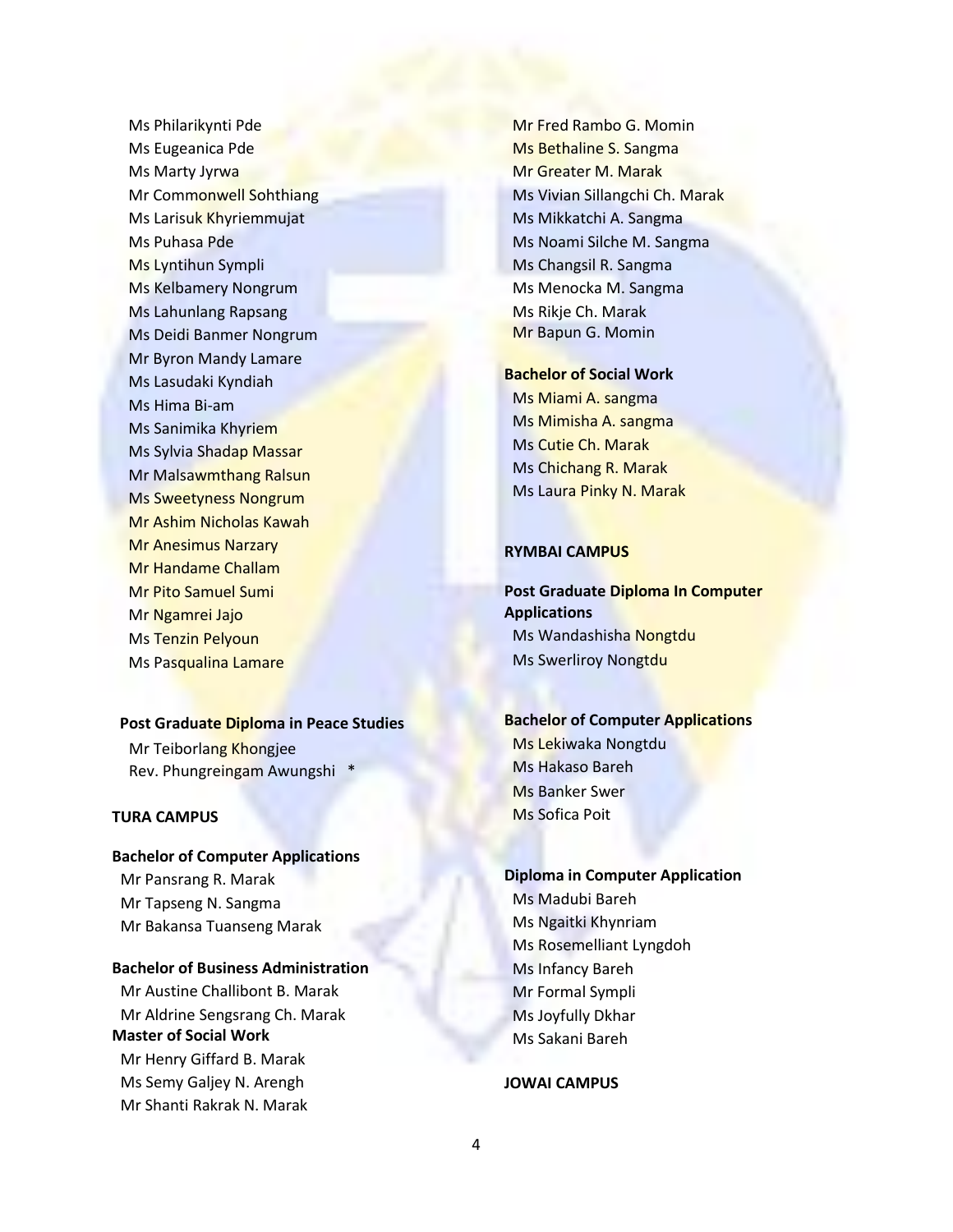### **Post Graduate Diploma In Computer Applications**

Ms Phaibiang Iakai Ms Felicity Syngkrem Mr P.L.Throughstar Tlengsingh

#### **Diploma in Computer Application**

Mr Vivek Ram Ms Faydora Shullai Ms Dayamonlang Nanghuloo Ms Damaiamitre Malang Ms Julista Kongwang Ms Dabynta Challam

#### **NONGTALANG CAMPUS**

#### **Diploma in Computer Apllication**

Ms Ha-Ibahun Rymbai Ms Kisdafa Padu Ms Saira Manar Ms Rupa Pawla Pohsnem Ms Phyrnai Pohsnem Ms Syntarika Lyngdoh Ms Erimi Gashnga Ms Hynchar Gashnga Ms Ereepa Khonglah Mr Stelin Mukhim Ms Merryfull Pohti Ms Buamfull Myrchiang Mr Johnpaul Shylla

#### **NONGSTOIN CAMPUS**

#### **Diploma in Computer Application**

Mr. Hamarbiangpor Nongsiej Ms. Lilianjune Wahlang Ms. Firstjankissfull Wanniang Ms. Markynti Merry Kharlyngdoh Mr. Donbor K. Baney Mr. Bikramaditia L. Nonglait Ms. Bidaline Marwein Ms. Sengmethira Nongrum

Mr. Cleverson Synrem Mr. Belbestar Synrem Ms. Ibapynhun Nongsiej Ms. Tngenhunlin Lyngdoh Mr. Rubystar Rmen Diengdoh Ms. Besticiple Marngar Mr. Jantison Nongsiej Mr. Richard Frankson Syiem Ms. Lyntishisha Diengdoh Ms. Firstborntiful Marngar Mr. Batistar Marngar Ms. Kyllabyllin Diengdoh Mr. Pascal Dkhar Mr. Sharmborlang Wahlang Ms. Manusha Marngar Ms. Lisdira Kharlait Ms. Silvinia Lyngkhoi Mr. Maitshaphrang Warjri Ms.Isildamary Thyrniang Mr.Dabahun Sohlang Ms.Jenifer Nongrem Ms .Refailinda Nongrum Mr. Jospilman Marthong Mr.Jetlee L.Nonglait Mr. Talningstar Lyngkhoi Mr.Wadlad Kyrpang L.Langrin Mr.Oskingland Sangriang Mr. Kyntiewbor Myrthong

### **Post Graduate Diploma in Computer Applications**

Mr. Sitshall Lyngkhoi Mr. Johnpaul Kharjahrin Mr. Ambordis L.Peinlang Mr. Bankerlang Sun Mr. Shankupar Marthong

#### **Diploma in Nursing Assistant**

 Ms. Annie Donna Pyngrope Ms. Arabiancy Lyngdoh Ms. Badondorshisha Kharbyngar Ms. Balansha Thabah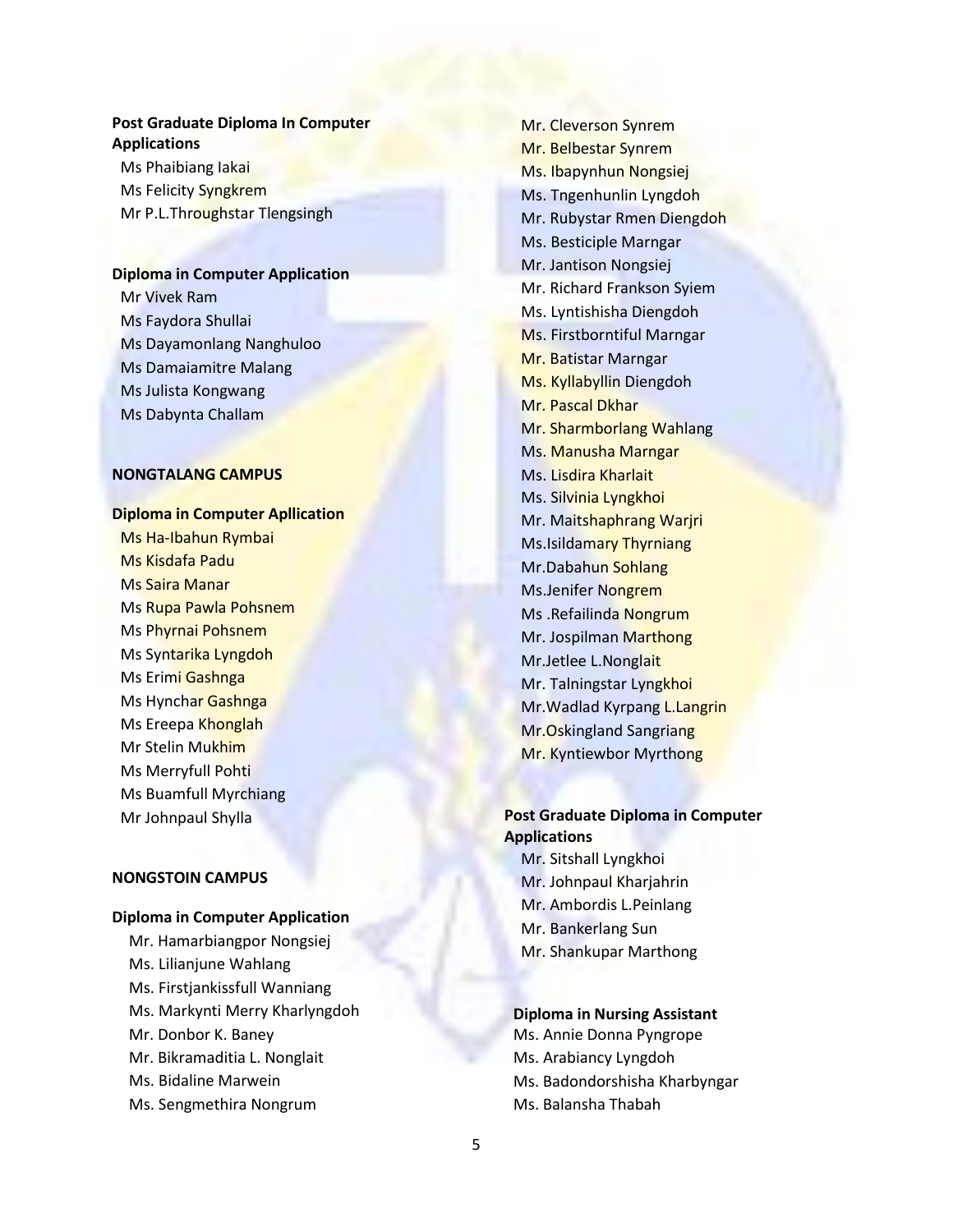Ms. Cilian Shati Ms. Clara Lyngdoh Ms. Clara manner Ms. Dashisha Jyrwa Ms. Habanjop War Ms. Happy Mary Pakma Ms. Josephine War Ms. Kyntiewdor Khabithai Ms. Larisuk Kharumnuid Ms. Maria Kisku Ms. Maria Narzari Ms. Miranda Marbaniang Ms. Nancy Marbaniang Ms. Rupabani Shylla Ms. Santoshi Shylla Ms. Tibalcy Syiem Ms. Plentiful Pohchen

## **EVANGELICAL FELLOWSHIP OF INDIA COMMISSION ON RELIEF (EFOCOR)**

## **Master of Arts in Mission and Development Practice**

Mr Obangtemsu Aier Mr Pradeep G. Waghre Mr Robert Mascarenhas

#### **CHRISTIAN INSTITUTE OF MANAGEMENT (CIM)**

#### **Master of Arts in Christian Management**

Mr Akon Bajronayak Mr Rosem Varte Mr Davidson Adrian Moses Mr Vinod Kumar Rasaily Mr Adani Pfokrehrii W R F Fonseka Mr Dempu Pheiga Mr Thilronei Zape Mr Jessai Laldinglien Neitha

**Post Graduate Diploma in Chrstian Management** Mr. Sanjay Luis Makasare

#### **INDIAN PSYCHO SERVICE SOCIETY (IPSS)**

**Master of Science in Counselling Psychology** Mr Nelson M Fernandez

#### **TRADA INSTITUTE OF SOCIAL SCIENCES**

## **Master of Philosophy in Counselling Psychology** Ms Minnu Jacob Ms Mary Betsy Wood Ms Lincy Kuruvila Ms Libin Jacob Mr Abhinash V. Jacob Mr Kurien George Mr Don George Mr Arun Mathew Sabu Mr Johny Joseph Kollamana Mr Saji C. John Ms Ono, Chioma Adeline MrPathrose E.J. Mr Siji Mathew Mr Saju Moolakkat Mathews Mr Rajan M.

#### **Master of Philosophy in Social Work**

Ms Anju K. Philip Ms Jameema T. Joy Mr Prince Thomas Mr Ligin Varkey Philip Mr George Varghese Mr Boby Mathew Ms Jayalakshmi Vijayan Ms Vishnupriya M.C.

## **Master of Science in Counselling Psychology** Mr George Abraham Mr Jacob C. Philip